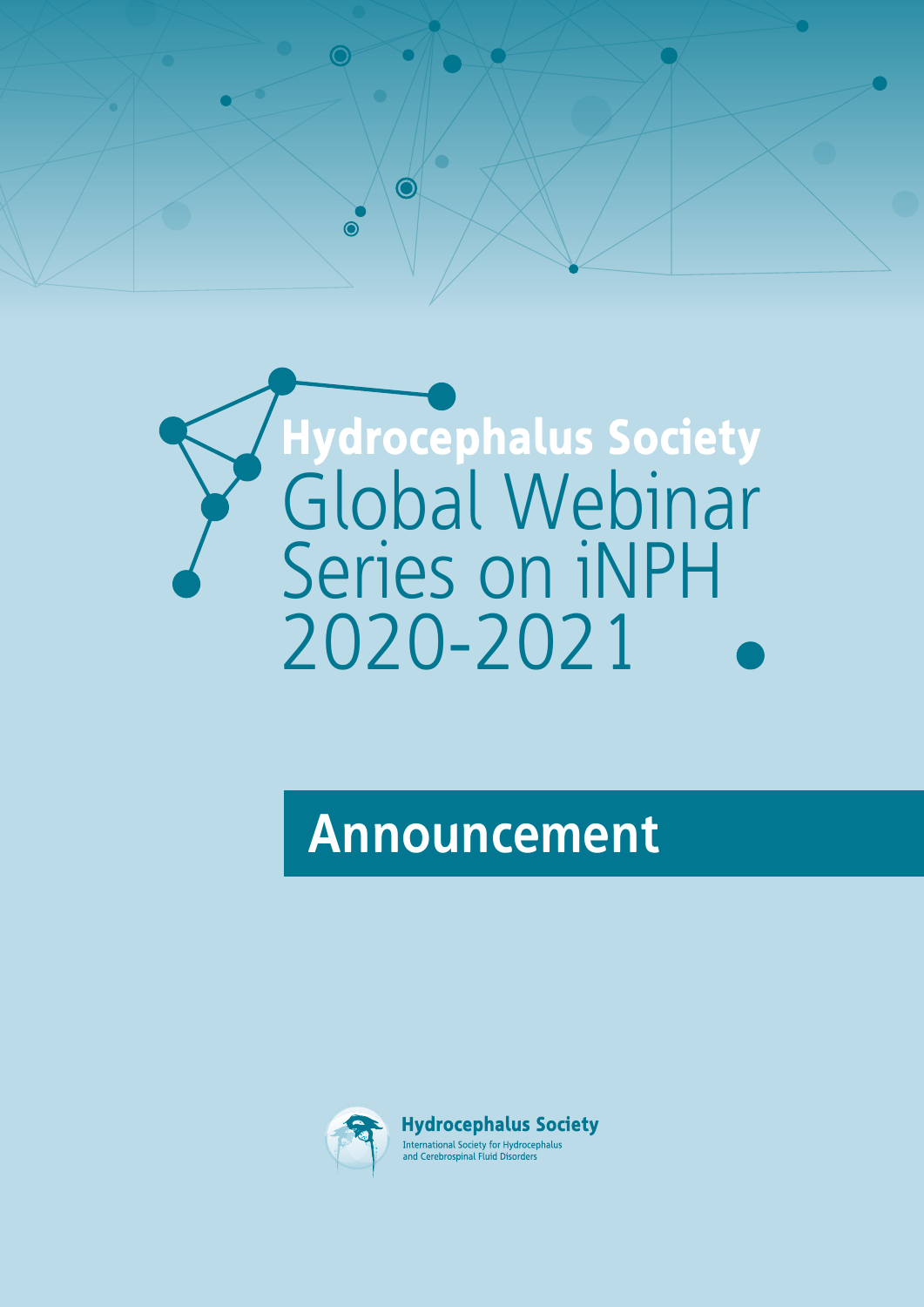### PRESIDENT'S MESSAGE



Dear Friends and Colleagues,

In these challenging times, we hope that you, your family and colleagues are all safe. The COVID-19 pandemic has affected the world in ways that are still challenging to fully comprehend. COVID-19 has caused death and disability with both massive societal and personal hardships. While we look forward to the eventual return to a more stable and normal time, there remains uncertainty regarding when that will occur.

Covid-19 has fundamentally changed the way we currently approach travel and education. As a result, this year the Annual Hydrocephalus Society Meeting, scheduled for Gothenburg, Sweden, was postponed until September 2021.

We all feel the void left by the necessity associated with postponement of the Gothenburg meeting. The Hydrocephalus Society Board of Directors, after consulting with our community, has developed a virtual scientific and educational program consisting of six webinars dealing with idiopathic Normal Pressure Hydrocephalus (iNPH) to provide hydrocephalus-related educational opportunities.

The **Hydrocephalus Society Global Webinar Series on iNPH 2020-2021** will consist of six 60-minute webinars occurring monthly between the 20th of November 2020 and the 24<sup>th</sup> of April 2021. The timing of the webinars varies from month to month to allow a rotation of favorable European, Asian and American time zones.

These webinars will draw on the clinical and scientific expertise of experts in the field of iNPH and will be provided completely free of charge. These sessions are open to a worldwide audience with preregistration required. This webinar program has been accredited by the EACCME. The webinars will eventually be available on the Hydrocephalus Society website.

Your involvement in the Hydrocephalus Society is very important to all of us. Until we meet again in the real world, let's connect online and declare our presence together with this exciting educational opportunity.

Sincerely,

On behalf of the Hydrocephalus Society Board,

#### **Mark Hamilton, President**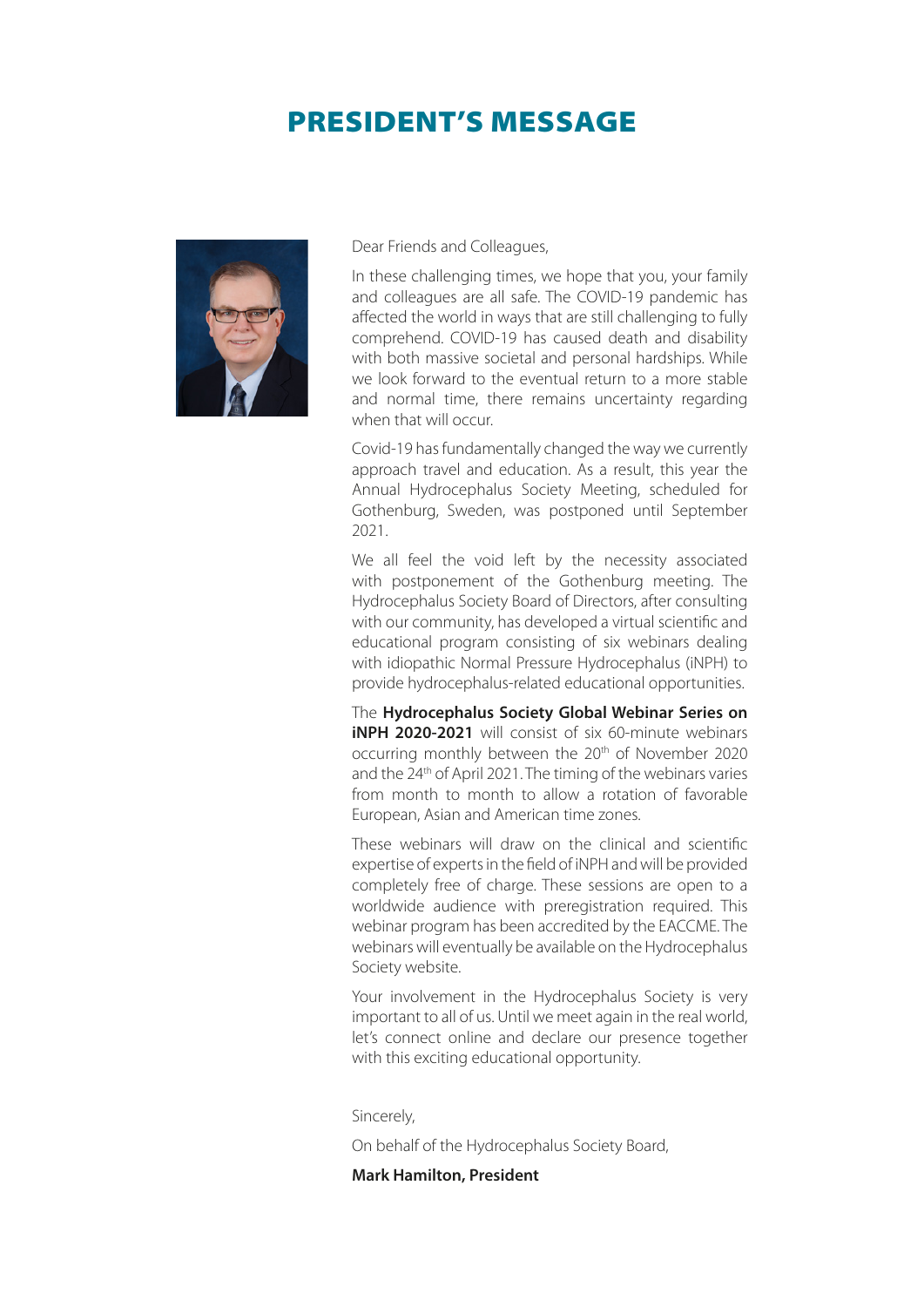### IMPORTANT INFORMATION



The official Language of the Webinars is English.



#### **Certificate of attendance**

Participants will receive a certificate of attendance for each webinar.



**EACCME Accreditation**

An application has been made to EACCME for the Accreditation of this event.



Each webinar has a duration of 60 minutes.



For more information or inquiries, please contact us at [contact@ishcsf.com](mailto:contact@ishcsf.com)



Registration is free of charge! To register for the Webinar Series, please click [here](https://www.ishcsf.com/global-webinar-series-2020-2021/)



A DIVISION OF INTEGRA LIFESCIENCES





If you are interested in supporting the Hydrocephalus Society Global Webinar Series 2020-2021, please contact us: [contact@ishcsf.com](mailto:contact@ishcsf.com)